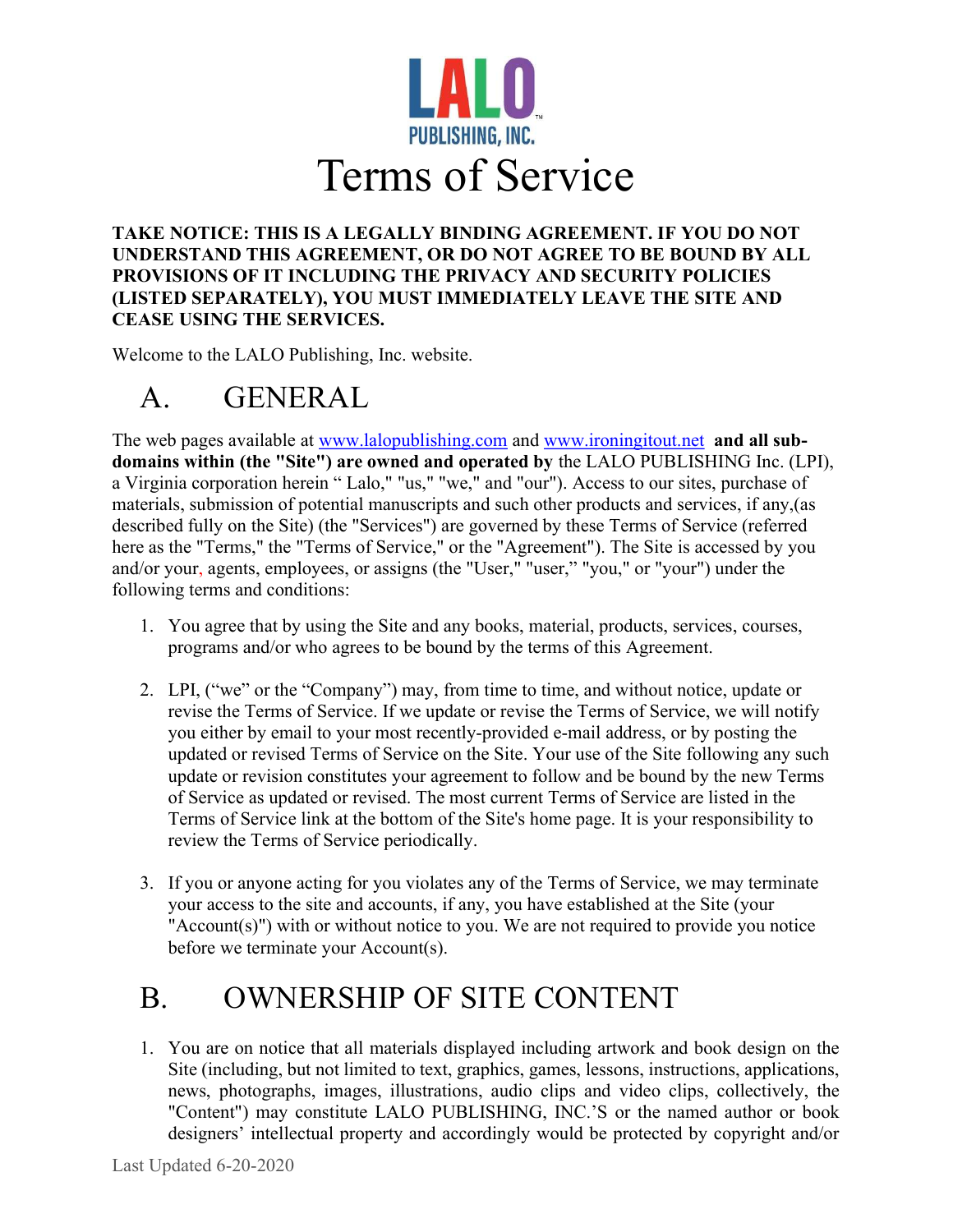trademark, pursuant to U.S. and other laws. The Site and the Content may only be used in accordance with these Terms of Service. While we may graphically upload manuscripts, material created by us, or material submitted to us, you may not modify, publish, transmit, participate in the transfer or sale of, reproduce (unless otherwise provided in the Terms of Service), create derivative works based on, distribute, perform, display, or in any way exploit, any of the Content, software, materials, or Services in whole or in part.

- 2. You acknowledge all copyright notices, information, and restrictions contained in any Content accessed through the Site and agreed to be bound thereby.
- 3. Unless you acquire rights, title and copyrights to a specific work, you may access the Content, and other material displayed on the Site or available from the Site only for personal use by you or used by others who are bound by this Agreement.
- 4. You or anyone using the site for your benefit shall not store any of the Content in any form from the Site unless otherwise explicitly permitted on the Site or specific written permission is granted by LPI including purchase from us on forms provided. Unless agreed otherwise, in writing, downloading, copying, forwarding or storing of any Content is expressly prohibited, or from such other copyright holder as may be identified in such Content's copyright notice.
- 5. Except for the limited license for you or someone acting for your benefit to access and make use of the Site, your use or access to the Site does not grant you any rights in or to the intellectual property of LPI or any third-party. The limited license referred to here is personal to you or to someone acting for your benefit. It is not transferable and not sublicensable. As noted earlier, this limited license can only be exercised with your agreement to be bound by the Terms of Service.
- 6. You agree not to attempt to penetrate, hack, invade, damage or replicate all patterns, logarithms, algorithms, formulae and data in the program files, and in the servers driving the program files may be LPI's proprietary information and constitute "trade secret" as defined, without limitation, in the Virginia and other State's Uniform Trade Secrets Acts.

### C. CONSENT TO RECEIVE EMAIL.

1. If you register to use this Site and LPI Services, you hereby consent to receive periodic newsletters and other types of email communications from us, including customer service issues, new author signings or talks or other service offers and other matters. You may choose to opt out of certain newsletter and announcement email correspondence; however, LPI reserves the right to email you at any time regarding issues related to your Account and your use of the Site and Service.

#### SITE FEES AND PAYMENT

1. The book products may be viewed without cost; however, purchase of books or other services provided by LPI on the Site require payment of fees. User shall pay all applicable fees, as described on the Site in connection with such Products or Services, if selected by User.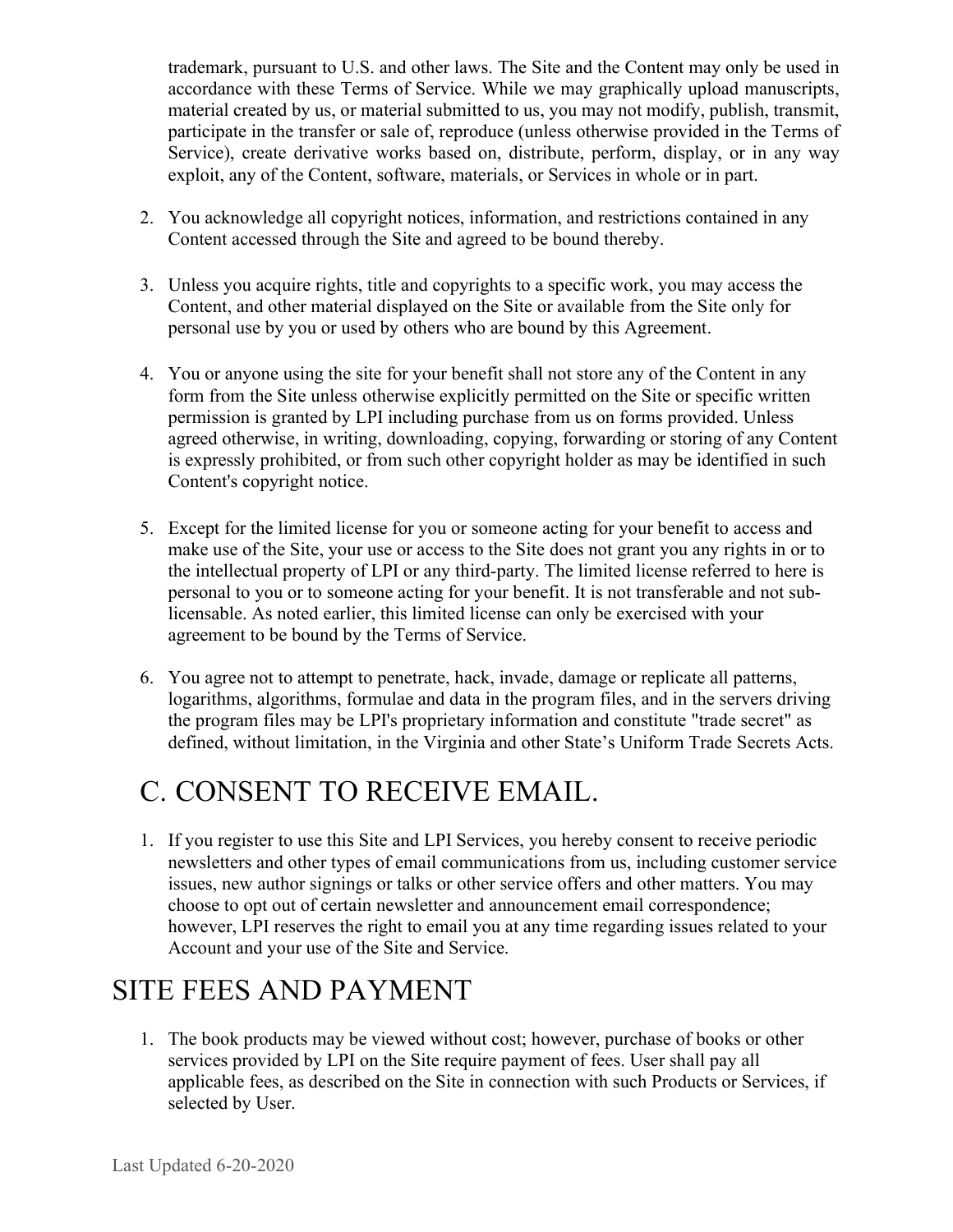- 2. LPI reserves the right to change its price list and to institute new charges at any time, upon ten (10) days prior notice to User, which may be sent by email or posted on the Site. Use of the Services by User following such notification constitutes User's acceptance of any new or increased charges or other changes.
- 3. You are responsible for all applicable purchase of product or service fees and charges incurred, including applicable taxes, and all subscriptions made by you or by anyone that has used your Account(s), including your family or friends.

### D. ACCESS TO THE SERVICES.

- 1. Subject to these Terms of Service, LPI may offer to provide certain Products or Services as are selected by User through the process provided on the Site, solely for User's own personal use, and not for the use or benefit of any third party except as agreed. Products and Services shall include, but not be limited to, any products or services LPI performs for User, as well as the offering of any content on the Site. LPI may change, suspend or discontinue any of the Products and/or the Services at any time, including the availability of any feature, database, or content.
- 2. User shall be responsible for obtaining and maintaining any electronic equipment or ancillary services needed to connect to, access the Site or otherwise use the Services, including, without limitation, modems, hardware, software, internet service and long distance or local telephone service. User shall be solely responsible for ensuring that such equipment or ancillary services are compatible with the Services.

#### E.TERMINATION AND REFUND POLICY.

1. You may terminate certain of the Services at any time by contacting LPI. Company may also terminate or suspend any and all Services and access to the Site immediately, without prior notice or liability, if User breaches any of the terms or conditions of the Terms of Service. Any fees paid or accrued hereunder are non-refundable.

#### F.EFFECT OF TERMINATION.

- 1. Upon termination of the User's Account(s) for agreed Services, User's right to use the Services, access the Site, and any Content as provided in the Terms of Service will immediately cease; except that User may view content on the site as a member of the general public.
- 2. All provisions of the Terms of Service, which by their nature should survive termination shall survive termination, including, without limitation, intellectual property ownership provisions, warranty disclaimers, indemnity, privacy policy, medical disclaimer, limitations of liability and miscellaneous.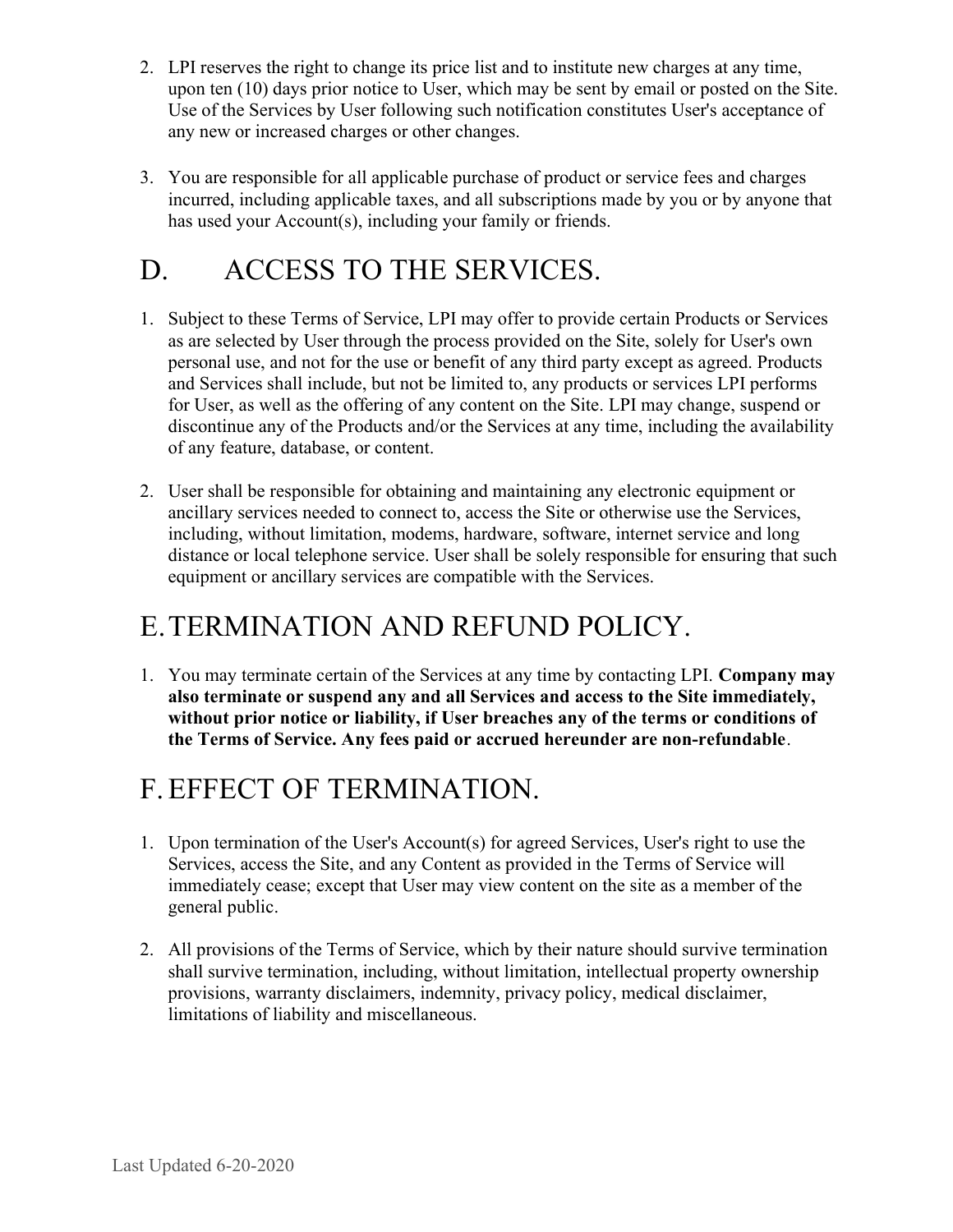### G. LINKS TO OTHER WEB SITES AND SERVICES.

- 1. This Site may contain links to other websites. With the exception of www.ironingitout.net, LPI does not endorse these websites, is not responsible for them, and does not control the availability, accuracy, reliability, content, associated links, privacy and security practices, resources, or services associated with a third party site.
- 2. You agree that Company shall not be liable for any loss or damage of any sort associated with your use of third-party content. Links and access to these sites may be provided for your convenience only and should you choose to access such other sites you acknowledge that you do so voluntarily and assume all risk.

#### G. RESTRICTIONS.

- 1. User is solely responsible for all of its activity in connection with the Books, Material or Services purchased by User through the Site and use of the Site's communication system including blogs, if any.
- 2. Any fraudulent, abusive, illegal or otherwise inappropriate activity are grounds for termination of User's right to Services or to access the Site. Except as agreed otherwise, User may not post or transmit, or cause to be posted or transmitted, any communication or solicitation designed or intended to obtain password, account, or private information from any other User.

#### H. WARRANTY DISCLAIMER.

TO THE MAXIMUM EXTENT PERMITTED BY LAW, LPI AND ITS PARENTS, SUBSIDIARIES, AFFILIATES, OFFICERS, CONSULTANTS AND/OR EMPLOYEES EXPRESSLY DISCLAIM ANY AND ALL WARRANTIES, EXPRESS OR IMPLIED, REGARDING THE SITE, INCLUDING, BUT NOT LIMITED TO, ANY IMPLIED WARRANTIES OF MERCHANTABILITY, FITNESS FOR A PARTICULAR PURPOSE, OR NONINFRINGEMENT. YOU/ALL USERS AGREE THAT USE OF THE SITE AND SERVICES ARE AT HIS/HER/ITS OWN SOLE RISK AND THAT THE PRODUCTS, SERVICES, CONTENT, SITE AND ANY SOFTWARE ARE PROVIDED ON AN "AS IS" BASIS, WITHOUT WARRANTIES OF ANY KIND, EITHER EXPRESS OR IMPLIED. LPI MAINTAINS THE SITE ON A COMMERCIALLY REASONABLE BASIS AND DOES NOT GUARANTEE THAT YOU WILL HAVE ACCESS TO THE SITE. INFORMATION AND SERVICES MAY CONTAIN BUGS, ERRORS, PROBLEMS OR OTHER LIMITATIONS. YOU AGREE THAT YOUR USE OF THE SITE AND SERVICES IS AT YOUR SOLE RISK. YOU WILL NOT HOLD COMPANY RESPONSIBLE FOR ANY DAMAGE THAT RESULTS FROM YOUR ACCESS TO OR USE OF (OR LOSS OF ACCESS TO OR LOSS OF USE OF) THE SITE, INCLUDING WITHOUT LIMITATION ANY DAMAGE TO ANY OF YOUR COMPUTERS OR DATA.

YOU EXPRESSLY ACKNOWLEDGE THAT YOU HAVE NO RIGHT, BASED IN PROPERTY OR OTHERWISE, TO ANY DATA CREATED THROUGH OR GENERATED BY YOUR ACCESS TO OR USE OF THE SITE AND/OR SERVICES. YOU ACKNOWLEDGE THERE IS A RISK OF DATA LOSS, INCLUDING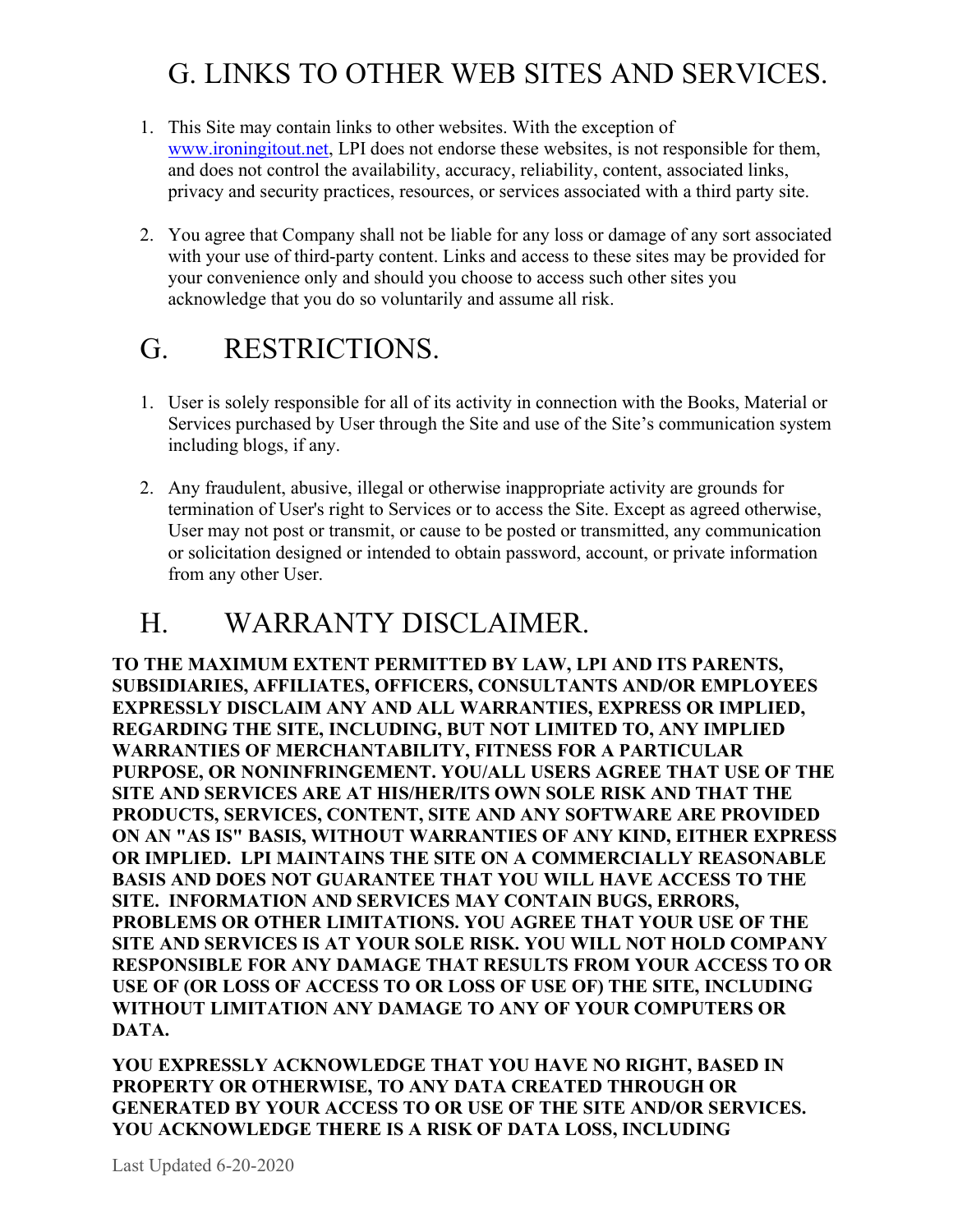CATASTROPHIC DISK FAILURE WHICH COULD RESULT IN A LOSS OF ALL DATA. YOU AGREE THAT YOU WILL NOT HOLD COMPANY RESPONSIBLE FOR ANY DAMAGE THAT RESULTS FROM SUCH LOSS.

### I. LIMITATION OF LIABILITY.

IN NO EVENT SHALL LPI OR ITS PARENTS, SUBSIDIARIES, AFFILIATES, OFFICERS, DIRECTORS, AGENTS AND/OR EMPLOYEES BE LIABLE WITH RESPECT TO THE SITE OR THE SERVICES FOR (I) ANY AMOUNT IN THE AGGREGATE IN EXCESS OF THE FEES PAID BY USER, IF ANY, THEREFOR; (II) LOST PROFITS, LOST DATA, OR FAILURE TO MEET ANY DUTY INCLUDING WITHOUT LIMITATION GOOD FAITH AND REASONABLE CARE ARISING OUT OF YOUR ACCESS TO OR USE OF THE SITE; OR (III) ANY INDIRECT, INCIDENTAL, PUNITIVE, SPECIAL, EXEMPLARY, OR CONSEQUENTIAL DAMAGES OF ANY KIND WHATSOEVER. LPI DOES NOT ENDORSE, WARRANT OR GUARANTEE ANY THIRD PARTY PRODUCT OR SERVICE OFFERED THROUGH THE SITE AND WILL NOT BE A PARTY TO OR IN ANY WAY BE RESPONSIBLE FOR MONITORING ANY TRANSACTION BETWEEN YOU AND THIRD-PARTY PROVIDERS OF PRODUCTS OR SERVICES. YOU AGREE THAT THIS LIMITATION OF LIABILITY REPRESENTS A REASONABLE ALLOCATION OF RISK AND IS A FUNDAMENTAL ELEMENT OF A FAIR BASIS OF THE AGREEMENT BETWEEN COMPANY AND YOU. YOU UNDERSTAND THAT THE SITE AND SERVICES WOULD NOT BE PROVIDED WITHOUT SUCH LIMITATIONS.

### J. LIQUIDATED DAMAGES.

- 1. You acknowledge and agree that it would be difficult to ascertain the exact amount of damages that Company would suffer as the result of the damage to or theft of Content, especially if stolen Content is exploited for commercial use in print or on a website or any other digital medium. Therefore, you agree that, in the event you damage, steal, copy without authorization or otherwise misappropriate Content, Company is entitled to recover from you liquidated damages in the amount of five thousand (\$5,000.00) dollars per graphic or image, product or application that is damaged, stolen, copied without authorization or otherwise misappropriated. You agree that this amount represents a reasonable, minimal, estimate of the damage that Company would suffer but does not in any way limit actual damages, if so pursued.
- 2. ANY ACTION BY LPI TO ENFORCE THIS SECTION SHALL NOT BE DEEMED A WAIVER OF COMPANY'S RIGHT TO PURSUE, AT COMPANY'S SOLE DISCRETION, ANY AND ALL OTHER REMEDIES AVAILABLE TO IT UNDER THIS AGREEMENT OR BY LAW.

# K. IRREPARABLE INJURY.

1. You acknowledge and agree that any actual or threatened breach of this Agreement or infringement of proprietary or other third-party rights by you would cause irreparable injury to Company and would therefore entitle Company to injunctive relief without any additional showing of irreparable injury or harm.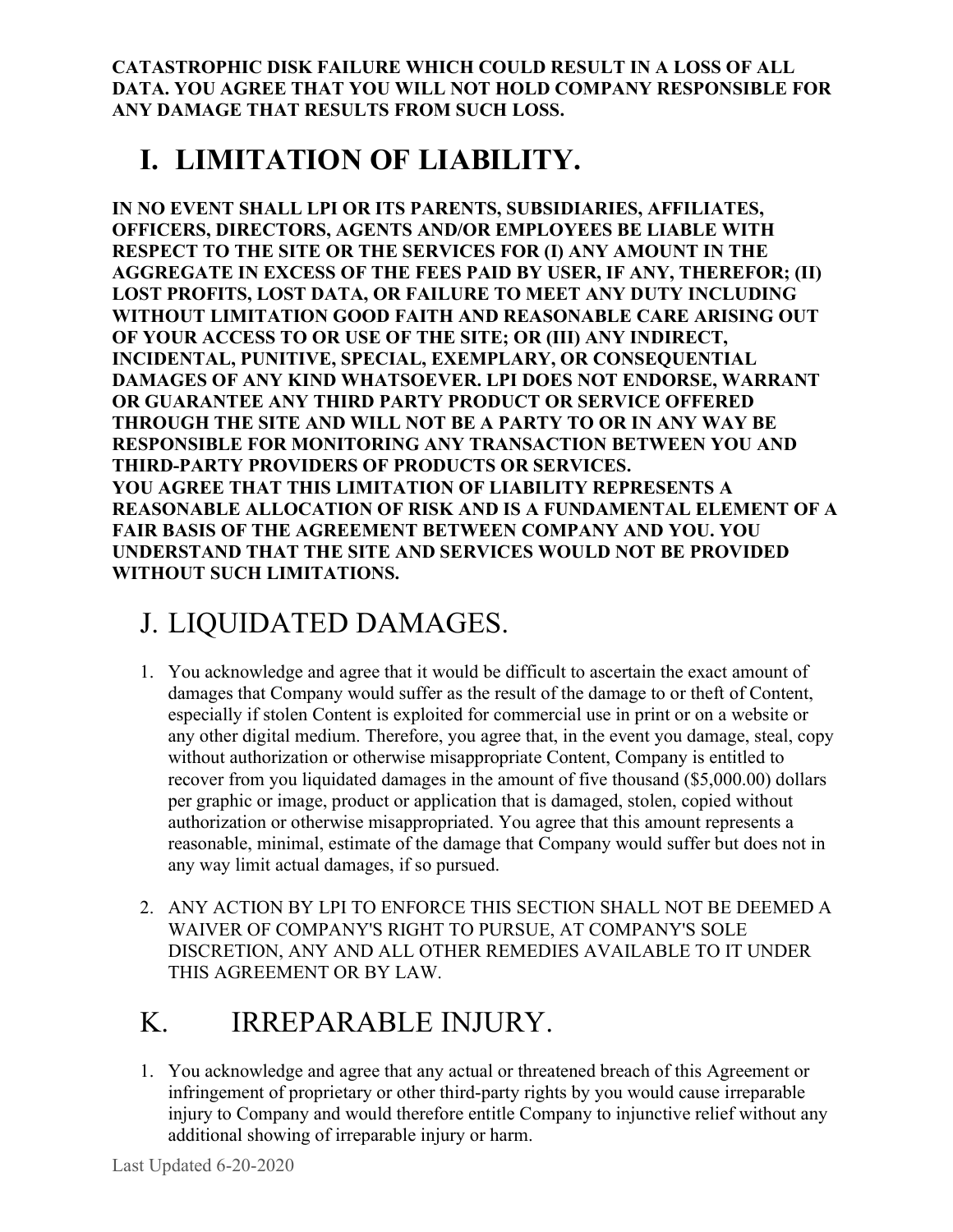### L.INDEMNITY.

1. User will indemnify and hold LPI, its parents, subsidiaries, affiliates, officers directors, consultants and/or employees, harmless, including by paying costs and attorneys' fees, from any claim or demand made by any third party due to or arising out of User's access to the Site, use of the Services, the violation of the Terms of Use by User, or the infringement by User, or any third party using the User's Account(s), of any intellectual property or other right of any person or entity.

### M. USE OF THE BLOG.

- 1. LPI may provide one or more blogs connected to and accessed through the Site.
- 2. By posting a message, uploading a file, or engaging in any other form of communication via the blog or the Site, you are granting LPI a perpetual, royalty-free and irrevocable permission, right and license to use, reproduce, modify, adapt, publish, translate, distribute, transmit, publicly display, publicly perform, sublicense, create derivative works from, transfer, and/or sell any such plan, opportunity, messages, files or communications.
- 3. In any blog communication, you additionally agree to abide by the following rules in connection with your use of the blog area of the Site:
	- not to defame, abuse, harass, stalk, threaten or otherwise violate the legal rights of others.
	- not to impersonate any person or entity.
	- not to pose as a Company employee or officer, a Site leader, or falsely state or otherwise misrepresent your affiliation with a person or entity.
	- not to post messages that contain material that is inappropriate, profane, defamatory, infringing, obscene, or indecent. This includes any content that infringes any patent, trademark, trade secret, copyright or other proprietary rights of any party. You agree to give attribution to others when you quote or paraphrase materials owned by others.
	- not to upload files, or cause Users to upload files, that contain viruses, corrupted files, or any other similar software or programs that may adversely affect the operation of another's computer.
	- not to conduct any business or commercial venture based on the Site or to allow others to do so.
	- not to violate any applicable local, state, national or international law, rule or regulation in connection with your use of the blog area if supplied by LPI.

If you suspect that anyone is violating the above rules, you may report your concerns to the Company at Info@lalopublishing.com.

### N. PROHIBITED USES.

1. Without limitation to other prohibited uses specified elsewhere in this Agreement, you are prohibited from violating or attempting to violate any security features of the Site or Service, including, without limitation,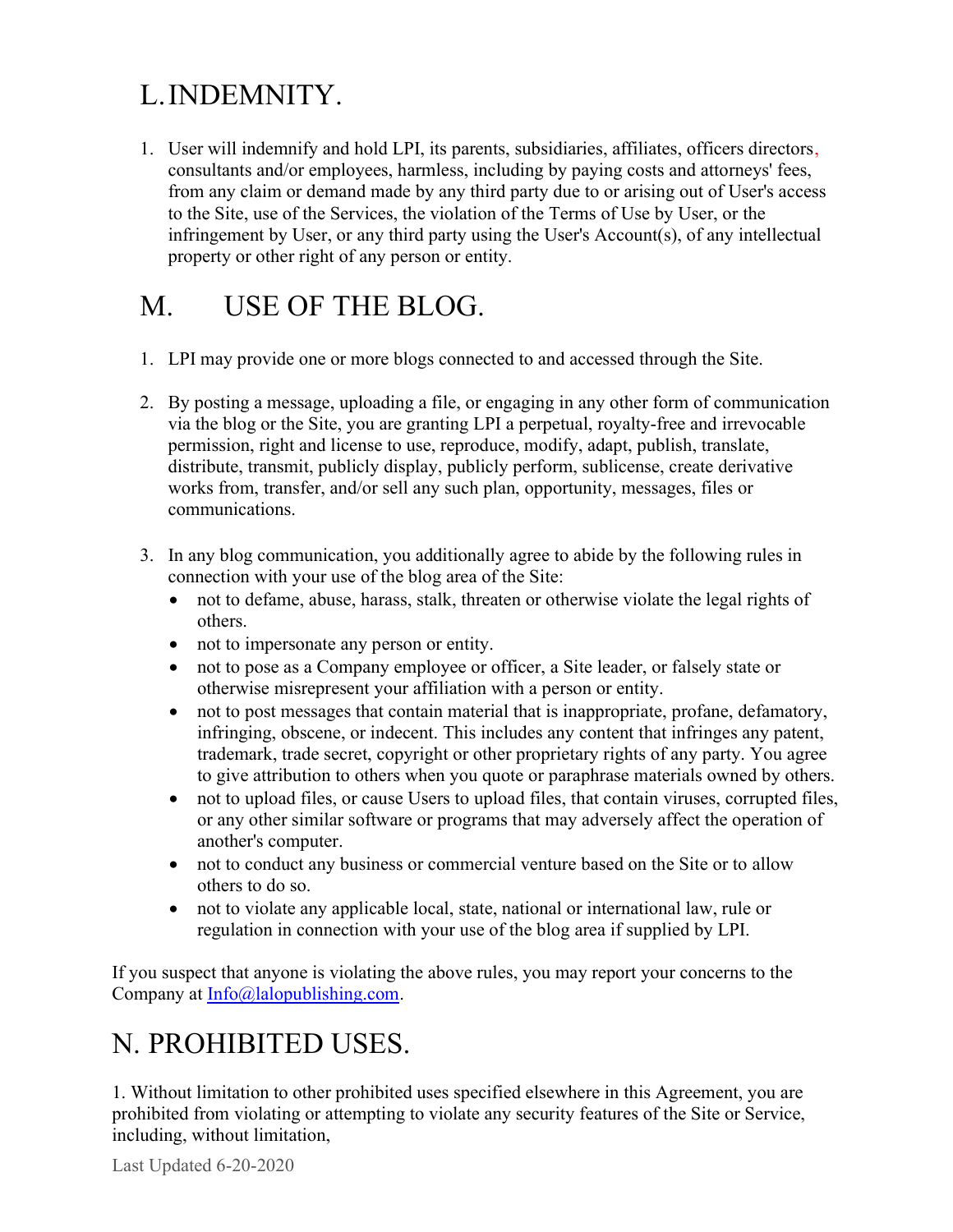(a) accessing content or data not intended for you, or logging onto a server or account that you are not authorized to access; (b) attempting to probe, scan, or test the vulnerability of the Services, the Site, or any associated system or network, or to breach security or authentication measures without proper authorization; (c) interfering or attempting to interfere with service to any user, host, or network, including, without limitation, by means of submitting a virus to the Site or Services, overloading, "flooding," "spamming," "mail bombing," or "crashing;" (d) using the Site or Services to send unsolicited e-mail, including, without limitation, promotions, or advertisements for products or services; (e) forging any part of the header information in any email or in any posting using the Services; or (f) attempting to modify, reverse-engineer, decompile, disassemble, or otherwise reduce or attempt to reduce to a human-perceivable form any of the source code used by Company in providing the Site or Services. Any violation of system or network security may subject you to significant civil and/or criminal liability.

### S. PRIVACY POLICY

LALO Publishing, Inc.'s Privacy Policy is hereby incorporated by reference into the Terms of Service and is part of this agreement. The Privacy Policy is posted separately on the website.

### T. COPYRIGHT POLICY.

- 1. Information available through and from the Site is the property of LALO Publishing, Inc. and is protected by copyright and other intellectual property laws. Worldwide rights reserved.
- 2. You are entitled to use the information from the Site only for your personal, noncommercial use. You may not reproduce, retransmit, disseminate, sell, publish, broadcast, or circulate any information you obtain from the Site without the express written consent of LPI.
- 3. All books workbooks, audio books, training materials, online courses and other items submitted by authors or his/her agent are copyrighted by the author or owner of the particular work.

### U. SEVERABILITY; WAIVER

- 1. If any part of this Agreement is held invalid or unenforceable, that part will be construed to reflect the parties' original intent, and shall be limited or eliminated to the minimum extent necessary so that the Terms of Service shall otherwise remain in full force and effect and enforceable. The remaining portions will remain in full force and effect.
- 2. A waiver by either party of any term or condition of this Agreement or any breach thereof, in any one instance, will not waive such term or condition or any subsequent breach thereof.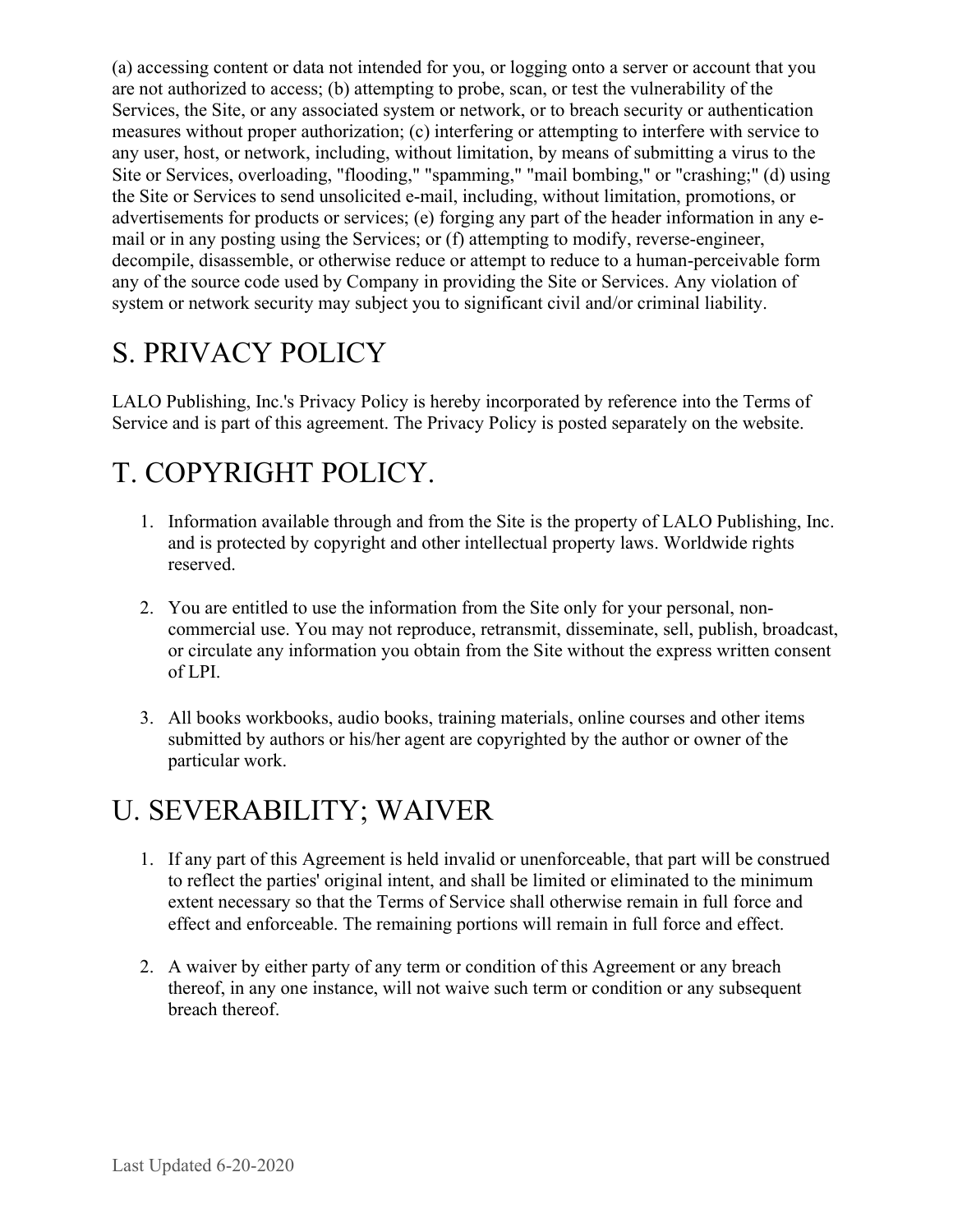### V. DISPUTE RESOLUTION

BY USING THE SITE OR SERVICES, OR DOWNLOADING BOOKS OR OTHER CONTENT FROM OR REGISTERING FOR THE SERVICES, YOU THEREBY AGREE WITH COMPANY THAT, YOU WILL SEEK TO RESOLVE ANY DISPUTE OR CLAIM UNDER THIS AGREEMENT WHICH CANNOT BE RESOLVED BY DIRECT DISCUSSION BY USE OF MEDIATION IN GOOD FAITH THROUGH AN INDEPENDENT MEDIATOR CHOSEN BY LALO PUBLISHING, INC.. SUCH MEDIATION TO BE HELD IN NORTHERN VIRGINIA UNLESS AGREED OTHERWISE. IN THE EVENT THE DISPUTE CANNOT BE RESOLVED IN MEDIATION AFTER A REASONABLE PERIOD OF TIME. EACH PARTY RESERVES THE RIGHT TO PURSUE ANY REMEDY AVAILABLE AT LAW OR EQUITY. VENUE FOR SUCH LEGAL ACTION, IF REQUIRED, SHALL BE WARREN COUNTY, VIRGINIA UNLESS AGREED OTHERWISE.

AS USED IN THIS AGREEMENT, A "DISPUTE" IS ANY CLAIM OR DISPUTE YOU HAVE AGAINST OR WITH LPI OR COMPANY INDEMNIFIED PARTIES, OR ANY CLAIM LPI HAS AGAINST OR WITH YOU, ARISING OUT OF OR RELATING TO THIS AGREEMENT, THE SITE, THE SERVICES OR PRODUCTS OR ANY ADVERTISING RELATING TO THE SITE OR SERVICES, INCLUDING THE ENFORCEABILITY OF THIS AGREEMENT TO MEDIATE FIRST; BUT SPECIFICALLY EXCLUDING: CLAIMS BY LPI TO ENFORCE ITS INTELLECTUAL PROPERTY RIGHTS AND/OR TO PREVENT OR REMEDY UNFAIR COMPETITION, MISAPPROPRIATION OF TRADE SECRETS, UNAUTHORIZED ACCESS, FRAUD OR COMPUTER FRAUD, AND/OR INDUSTRIAL ESPIONAGE OR TO ENFORCE A CONTRACT TO PURCHASE ART OR OTHER PRODUCT THROUGH LPI.

MOREOVER, NEITHER PARTY IS PRECLUDED FROM SEEKING RELIEF IN A COURT LOCATED IN WARREN COUNTY, VIRGINIA, FOR PROVISIONAL REMEDIES, INCLUDING TEMPORARY RESTRAINING ORDERS, PRELIMINARY INJUNCTIONS, AND RECEIVERSHIPS, PENDING ARBITRATION OR COMPREHENSIVE LITIGATION, TO THE EXTENT AUTHORIZED ABOVE. BY USING OR DOWNLOADING CONTENT FROM OR REGISTERING FOR OR USING THE SITE OR SERVICES, YOU ARE FURTHER AGREEING WITH COMPANY THAT NEITHER YOU NOR LPI. WILL JOIN ANY ARBITRAL CLAIM WITH THE CLAIM OF ANY OTHER PERSON OR ENTITY IN A LAWSUIT, ARBITRATION OR OTHER PROCEEDING; THAT NO CLAIM WILL BE RESOLVED ON A CLASS-WIDE BASIS; AND THAT NEITHER YOU NOR LPI WILL ASSERT ANY CLAIM IN A REPRESENTATIVE CAPACITY ON BEHALF OF ANYONE ELSE. BY USING OR DOWNLOADING CONTENT FROM OR REGISTERING FOR OR USING THE SITE OR SERVICES, YOU ALSO ARE AGREEING WITH LPI THAT YOU AND LPI HEREBY WAIVE THE RIGHT TO A JURY TRIAL FOR ANY CLAIM. WHETHER SUCH CLAIM IS AGAINST YOU, COMPANY OR A COMPANY INDEMNIFIED PARTY, BOTH YOU AND LPI STILL AGREE TO WAIVE TRIAL BY JURY FOR THAT CLAIM.

#### W. MISCELLANEOUS.

- 1. The failure of either party to exercise in any respect any right provided for herein shall not be deemed a waiver of any further rights hereunder.
- 2. LPI shall not be liable for any failure to perform its obligations hereunder where such failure results from any cause beyond LPI's reasonable control, including, without